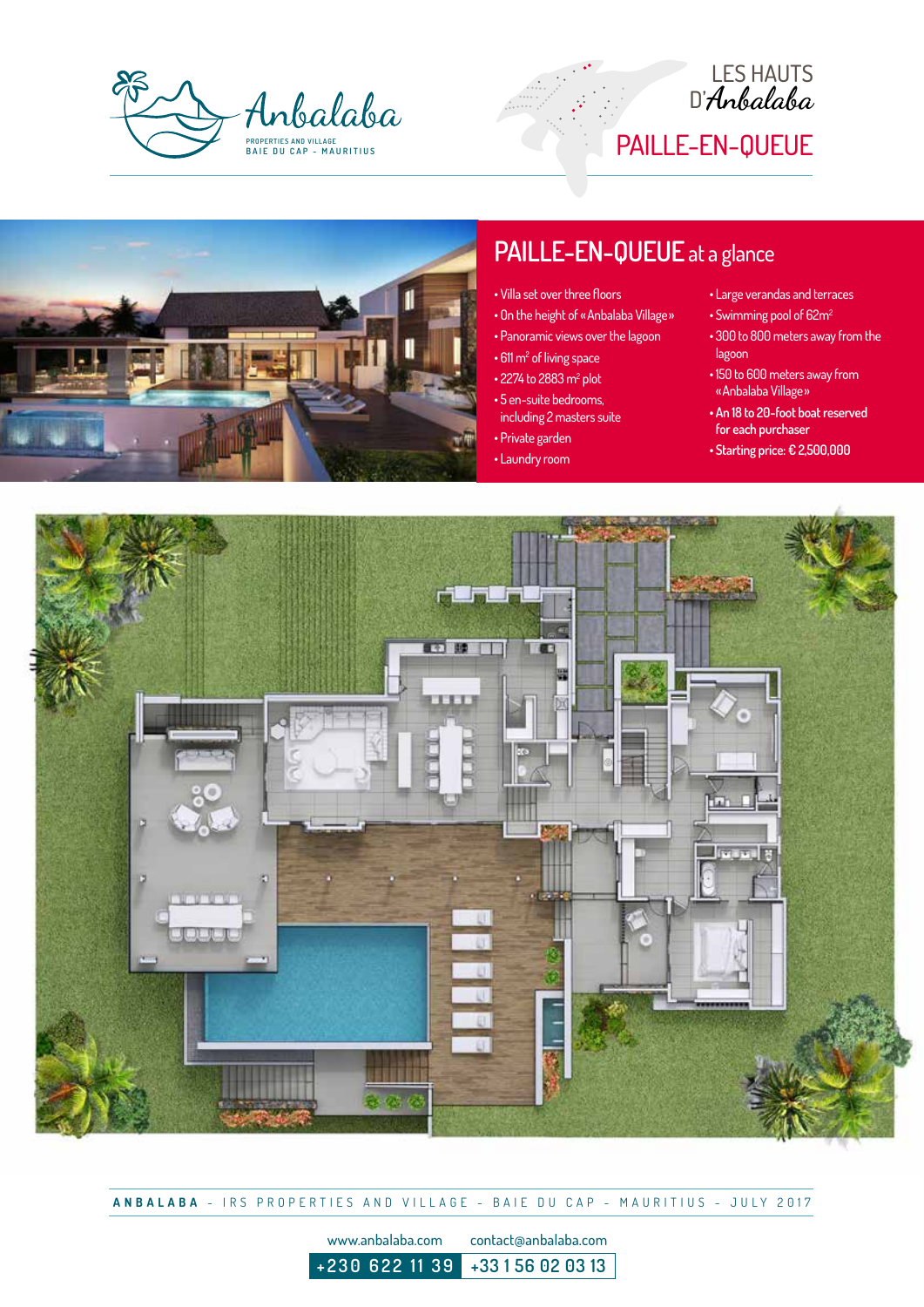



| 20 <sub>1</sub><br>24<br><b>图 7 牌</b><br><b>GROUND FLOOR</b><br>œ<br>16<br>$\frac{15}{2}$<br>14<br>5<br>$\overline{c}$<br>21<br>13<br><b>TOTAL</b><br>25<br>26<br>日 | 10<br>lаЛ<br>12<br><b>DOM NO</b><br>$\overline{9}$<br>$6\phantom{a}$<br>7<br>94 | Covered<br>area<br>$\left( m^{2}\right)$ | Area not<br>$10^{\circ}$ covered |
|---------------------------------------------------------------------------------------------------------------------------------------------------------------------|---------------------------------------------------------------------------------|------------------------------------------|----------------------------------|
|                                                                                                                                                                     | <b>GROUND FLOOR</b>                                                             |                                          |                                  |
|                                                                                                                                                                     | 1 Entrance Foyer                                                                | 5,1                                      |                                  |
| 2 Lobby                                                                                                                                                             |                                                                                 | 20,8                                     |                                  |
| 3 Staircase 1                                                                                                                                                       |                                                                                 | 3,4                                      |                                  |
|                                                                                                                                                                     | 4 Store under staircase                                                         | $5,5$                                    |                                  |
| <b>5</b> Corridor                                                                                                                                                   |                                                                                 | 5,4                                      |                                  |
|                                                                                                                                                                     | 6 Master Bedroom 1                                                              | 20,9                                     |                                  |
|                                                                                                                                                                     | 7 Master Wardrobe1                                                              | $8,8$                                    |                                  |
|                                                                                                                                                                     | 8 Master Veranda 1                                                              | $9, \! 9$                                |                                  |
|                                                                                                                                                                     | 9 Master Bathroom 1                                                             | 10,4                                     |                                  |
|                                                                                                                                                                     | 10 TV Room & Study                                                              | 23,3                                     |                                  |
|                                                                                                                                                                     | 11 Common bathroom                                                              | $5,9$                                    |                                  |
| 12 Store 1                                                                                                                                                          |                                                                                 |                                          |                                  |
|                                                                                                                                                                     |                                                                                 | 6,2                                      |                                  |
|                                                                                                                                                                     | <b>13</b> Office Area                                                           | $11,6$                                   |                                  |
|                                                                                                                                                                     | 14 Living and Dining Room                                                       | 77,5                                     |                                  |
| 15 Kitchen                                                                                                                                                          |                                                                                 | 20,5                                     |                                  |
| 16 Wet Kitchen                                                                                                                                                      |                                                                                 | $8,9$                                    |                                  |
| 17 Laundry                                                                                                                                                          |                                                                                 | 3,5                                      |                                  |
| 18 Store 2                                                                                                                                                          |                                                                                 | 3,1                                      |                                  |
| 19 Powder Room                                                                                                                                                      |                                                                                 | 3,5                                      |                                  |
|                                                                                                                                                                     | 20 Staff toilet and Bathroom                                                    | $3,4$                                    |                                  |
| 21 Veranda                                                                                                                                                          |                                                                                 | $90,\!0$                                 |                                  |
| 22 Staircase 2                                                                                                                                                      |                                                                                 | $8, \! 8$                                |                                  |
| 23 Covered Deck                                                                                                                                                     |                                                                                 | 43,4                                     |                                  |
|                                                                                                                                                                     | 24 Store and Service                                                            | 17,2                                     |                                  |
| 25 Open Deck                                                                                                                                                        |                                                                                 |                                          | 85,4                             |
|                                                                                                                                                                     | 26 Swimming Pool                                                                |                                          | 61,8                             |
|                                                                                                                                                                     | TOTAL LIVING SPACE AREA<br>FOR GROUND FLOOR TOTAL<br><b>UNCOVERED AREA</b>      | 417,0                                    | 147,2                            |

**ANBALABA** - IRS PROPERTIES AND VILLAGE - BAIE DU CAP - MAURITIUS - JULY 2017

www.anbalaba.com contact@anbalaba.com

**+230 622 11 39 +33 1 56 02 03 13**